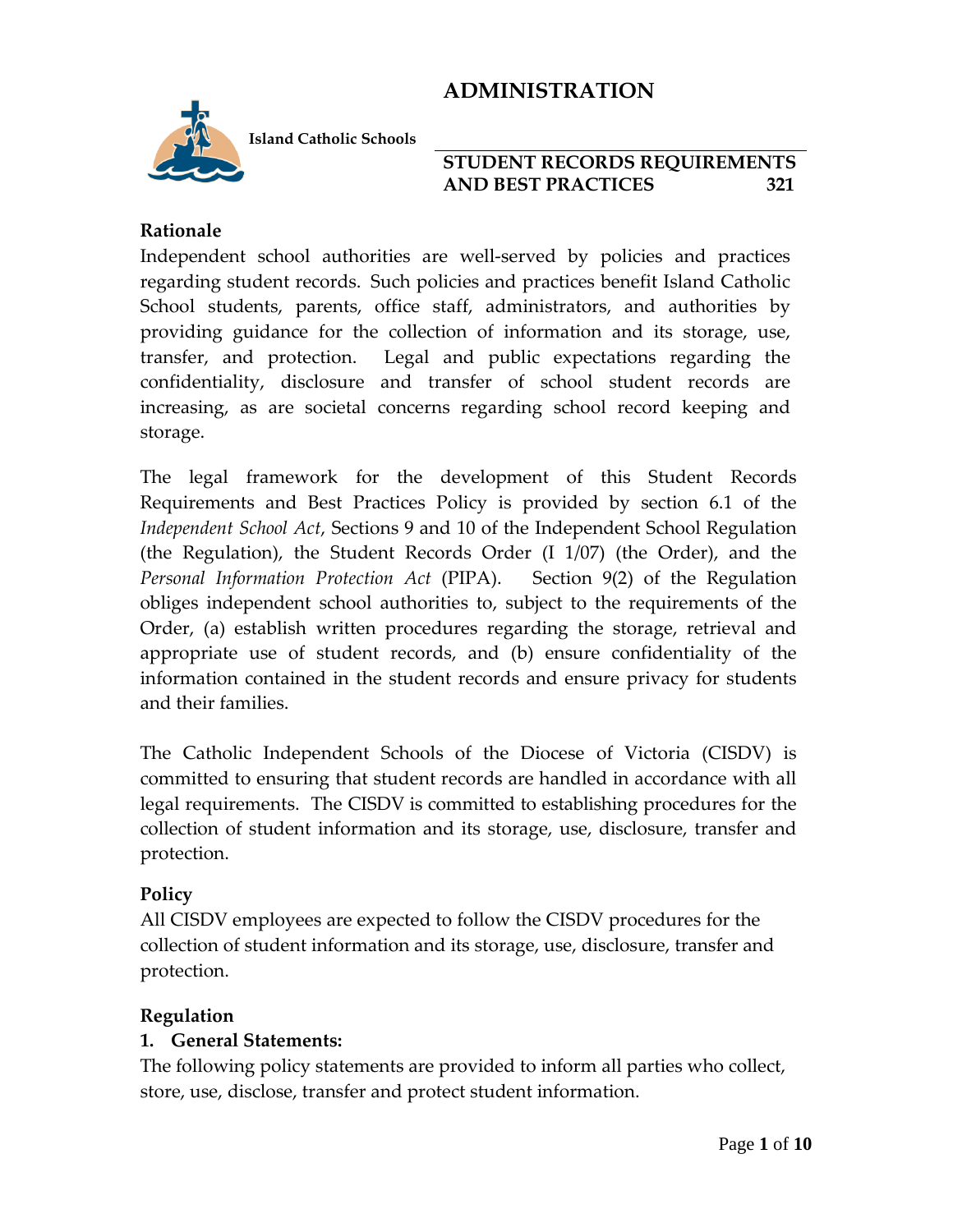

**Island Catholic Schools** 

## **STUDENT RECORDS REQUIREMENTS AND BEST PRACTICES 321**

Island Catholic Schools will:

- 1.1 Ensure that the lead administrator is responsible for the establishment, security and maintenance of the Student Record and Student File (as defined in this policy) for each student registered in the school according to the procedures defined in this policy.
- 1.2 Only collect, use or disclose personal information with the consent of the individual student or legal guardian, unless otherwise authorized under PIPA.
- 1.3 On or before collecting personal information, disclose to the individual student verbally or in writing the purposes for the collection of personal information.
- 1.4 Only collect, use or disclose personal information for purposes that a reasonable person would consider appropriate in the circumstances and that fulfill the purposes disclosed by the school or are otherwise permitted under PIPA.
- 1.5 Secure Student Records and Student Files with access within the school authority restricted to those individuals who, by the nature of their work, are required to have access to the information.
- 1.6 Provide access to personal information about an individual student to the individual student (if capable of exercising PIPA rights), and to a parent or legal guardian of the individual student during school hours and under the supervision of the lead administrator or designate.
- 1.7 Subject to legal requirements, ensure that personal information will be retained only for the period of time required to fulfill the purpose for which it was collected.
- 1.8 Inform parents that concerns, complaints and questions about personal information handling policies and practices of the school authority may be directed to the school's Privacy Officer by calling the school office.

## **2. Student Record Components**

2.1 Elements of the Student Record: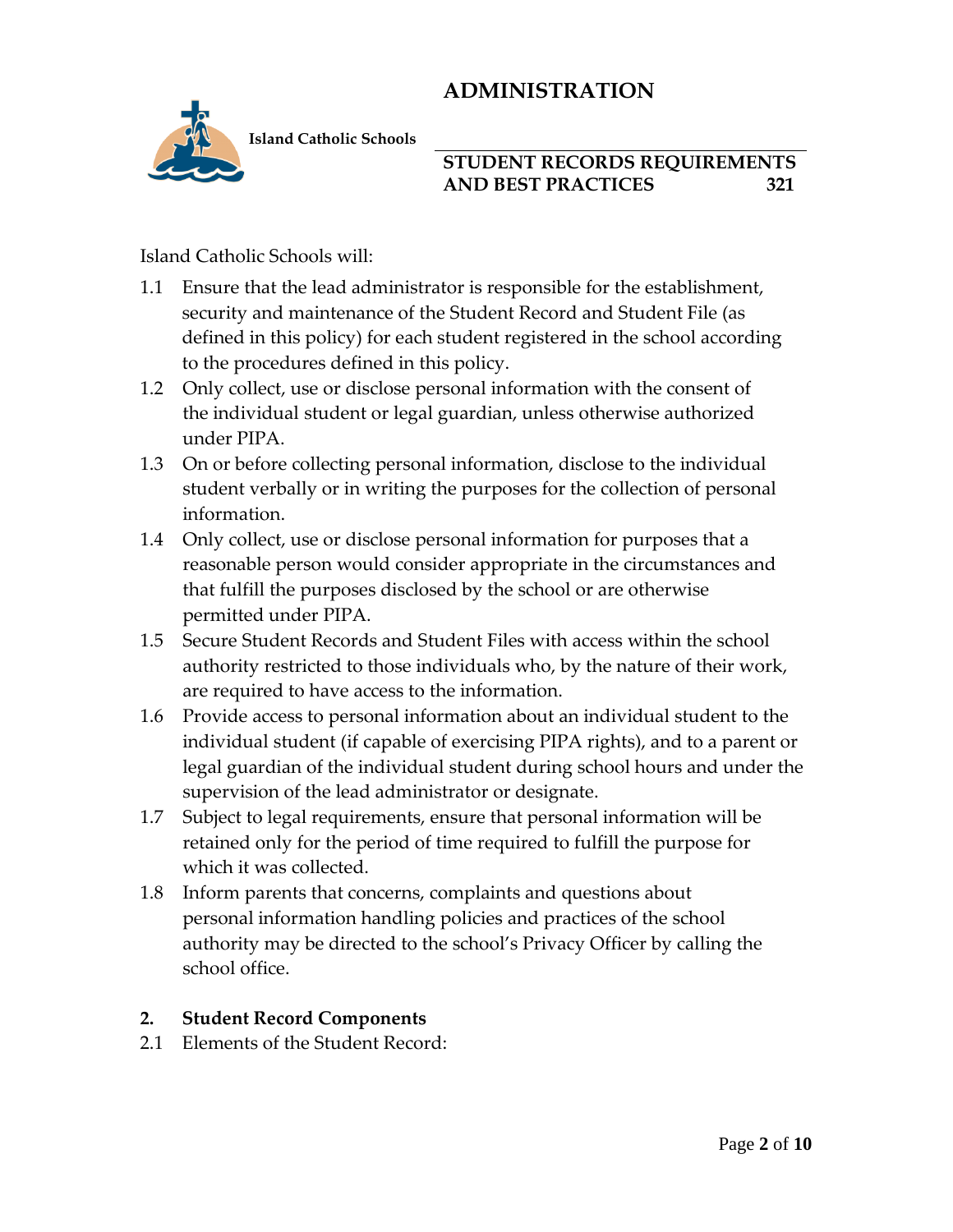

**Island Catholic Schools** 

### **STUDENT RECORDS REQUIREMENTS AND BEST PRACTICES 321**

- i. The Permanent Student Record (PSR), as defined in the Students Records Order (I 1/07):
	- a. Form 1704, PSB 048 (revised 1997) completed according to the Permanent Student Record Instructions that are effective at the time of completion; and
	- b. Student Progress Reports for the two most recent years or an official transcript of grades;
- ii. All documents listed as inclusions on Form 1704 (see 2.2 below);
- iii. Form A, verifying the information about the student's parent or guardian in respect of students eligible for funding (see Student Application Form);
- iv. A copy of the student's current Student Learning Plan, if any; and
- v. A copy of the student's current Individual Education Plan (IEP), if any.
- 2.2 Permanent Student Record (Form 1704) Inclusions

The following inclusions must be listed on Form 1704, including document date, title and expiry date or date rescinded (if applicable), and copies of the documents listed must be filed with the PSR:

- i. Health Services information as indicated by the medical alert checkbox, such as diabetes, epilepsy, anaphylaxis producing allergies, and any other condition which may require emergency care;
- ii. Court orders as indicated by the legal alert checkbox;
- iii. Other legal documents, e.g. name change or immigration document;
- iv. Support services information (e.g. psychometric testing, speech and hearing tests, adjudication requirements for completing assessment activities)
- v. Current IEP and/or Case Management Plan (CMP) where applicable; and
- vi. Notification of a student being home schooled.

The following inclusions may be listed on PSR Form 1704, including document date, title and expiry date or date rescinded (if applicable) and if listed, copies of the documents must be filed with the PSR:

- i. Records of information which an educator deems relevant and important to the educational program of the student;
- ii. Award information; and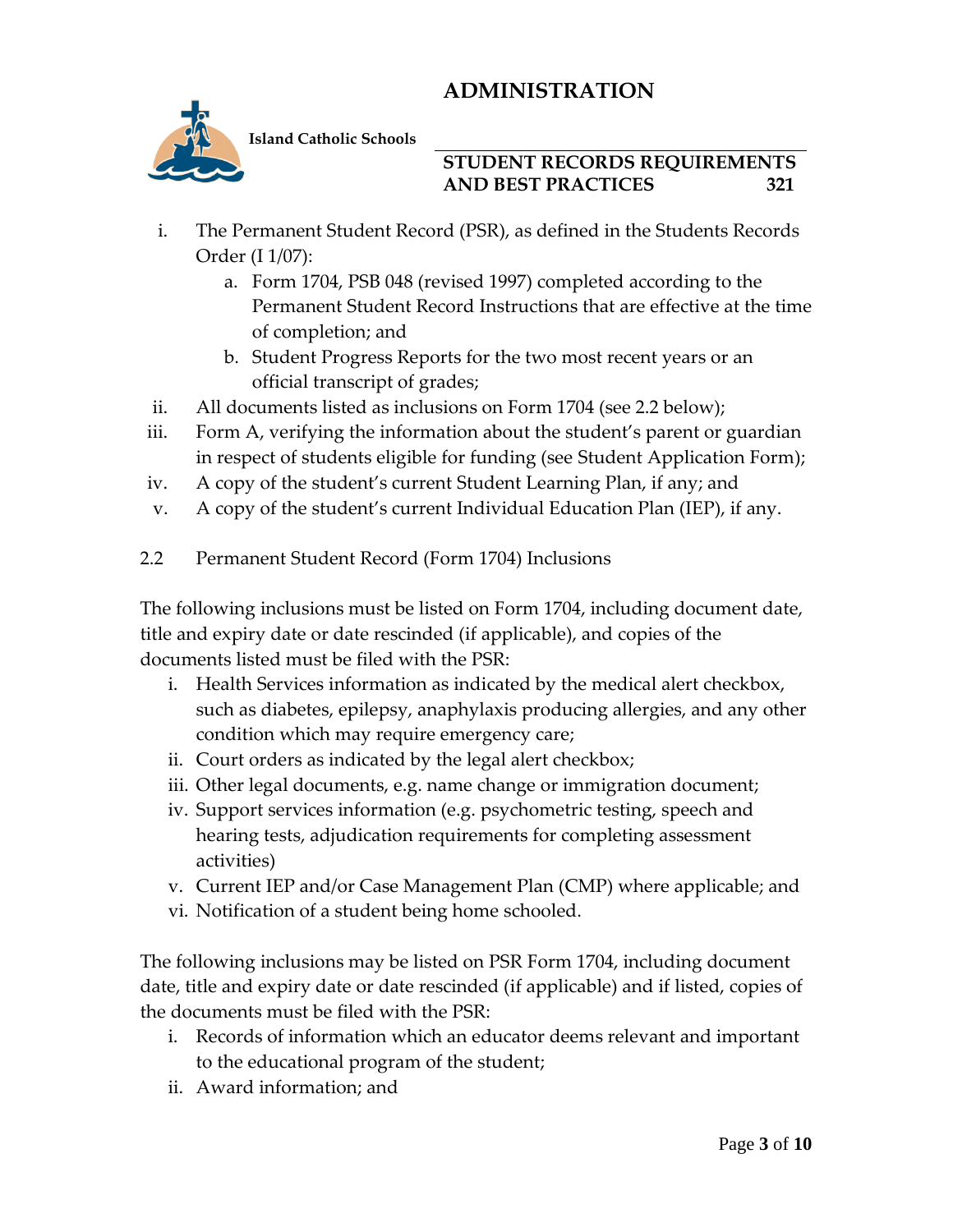

#### **STUDENT RECORDS REQUIREMENTS AND BEST PRACTICES 321**

iii. Standardized test scores (if deemed relevant and important to the educational program of the student).

If the above optional inclusions are NOT listed on PSR Form 1704, then they may be included in the Student File (see section 2.3, viii below).

## 2.3 Student File

Additional items must (see i below) or may (see ii – viii below) be included in the school's student records as part of the Student File. These items include:

- i. Student eligibility information (required):
	- a. Legal name of child verify the original and file a photocopy or scanned copy of birth certificate or similar legitimate identification document;
	- b. Official name(s) of parent(s) or guardian(s) with home and work contact information; and
	- c. Verification that parent/guardian is legally admitted to Canada and a resident of BC
	- d. Valid study permit, student visas, and proof of current medical insurance if the student is an international student.
- ii. Care Card number;
- iii. Emergency contact numbers;
- iv. Doctor's name and contact information;
- v. Previous Student Progress Reports (other than the two most recent years required in the PSR);
- vi. Serious discipline reports (e.g. copies of letters to parents/guardians regarding discipline matters and corrective actions taken);
- vii.Reports of important meetings/discussions relating to the student; and
- viii. Standardized test scores, records of information which an educator deems relevant and important to the educational program of the student, and award information IF NOT listed as inclusions on the PSR (see section 2.2 above).

2.4 Sensitive Student Information. This may include information which by its nature requires that school staff observe a high level of confidentiality. Examples include: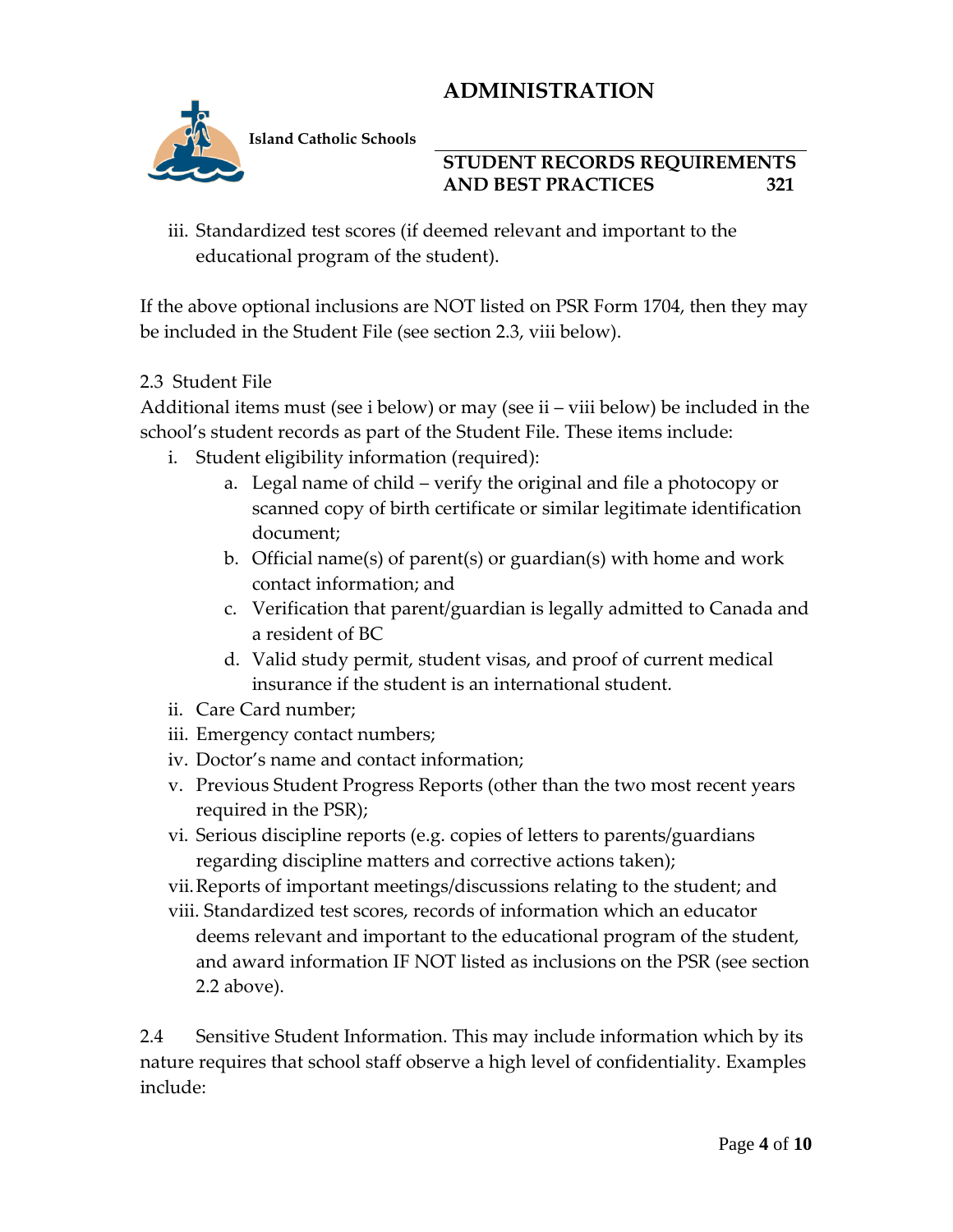

**Island Catholic Schools** 

### **STUDENT RECORDS REQUIREMENTS AND BEST PRACTICES 321**

- i. Psychiatric reports;
- ii. Family assessments;
- iii. Referrals to or reports from school arranged counselling services; or
- iv. Record of a school-initiated report of alleged sexual or physical abuse made to a child protection social worker under section 14 of the Child, Family and Community Service Act.

#### **3. Procedures**

- 3.1 The lead administrator or designate will be responsible for:
	- i. Updating the PSR Form 1704 as information changes and the student progresses through the system;
	- ii. Ensuring that electronic copies of documents are stored on a server in a physically secure location. If information is accessed through the Internet, an encrypted connection (https://) must be established before authenticating. Access is restricted to those employees (such as designated records clerks, administration, teachers, and counsellors) who, by the nature of their work, are required to have access; and
	- iii. Ensuring that the school authority takes necessary precautions to safeguard against deprecated or obsolete forms of storage. The electronic storage of PSRs and other personal information requires the school authority to have an adequate backup plan and recovery strategy for potential hardware failure and database corruption.
- 3.2 Student Record and Student File Retention:
	- i. Student Records Active Students
		- a. Student Records are locked in fireproof cabinets. Access is restricted to those employees (such as designated records clerks, administrators, teachers, and counsellors) who, by the nature of their work, are required to have access.
		- b. The school authority protects personal information from unauthorized access, collection, use, disclosure, copying, modification, or disposal, or similar risks. Procedures for such protection are outlined in sections 5 and 6 below.
		- c. The lead administrator or designate will regularly review Student Records to ensure that the information is current and complies with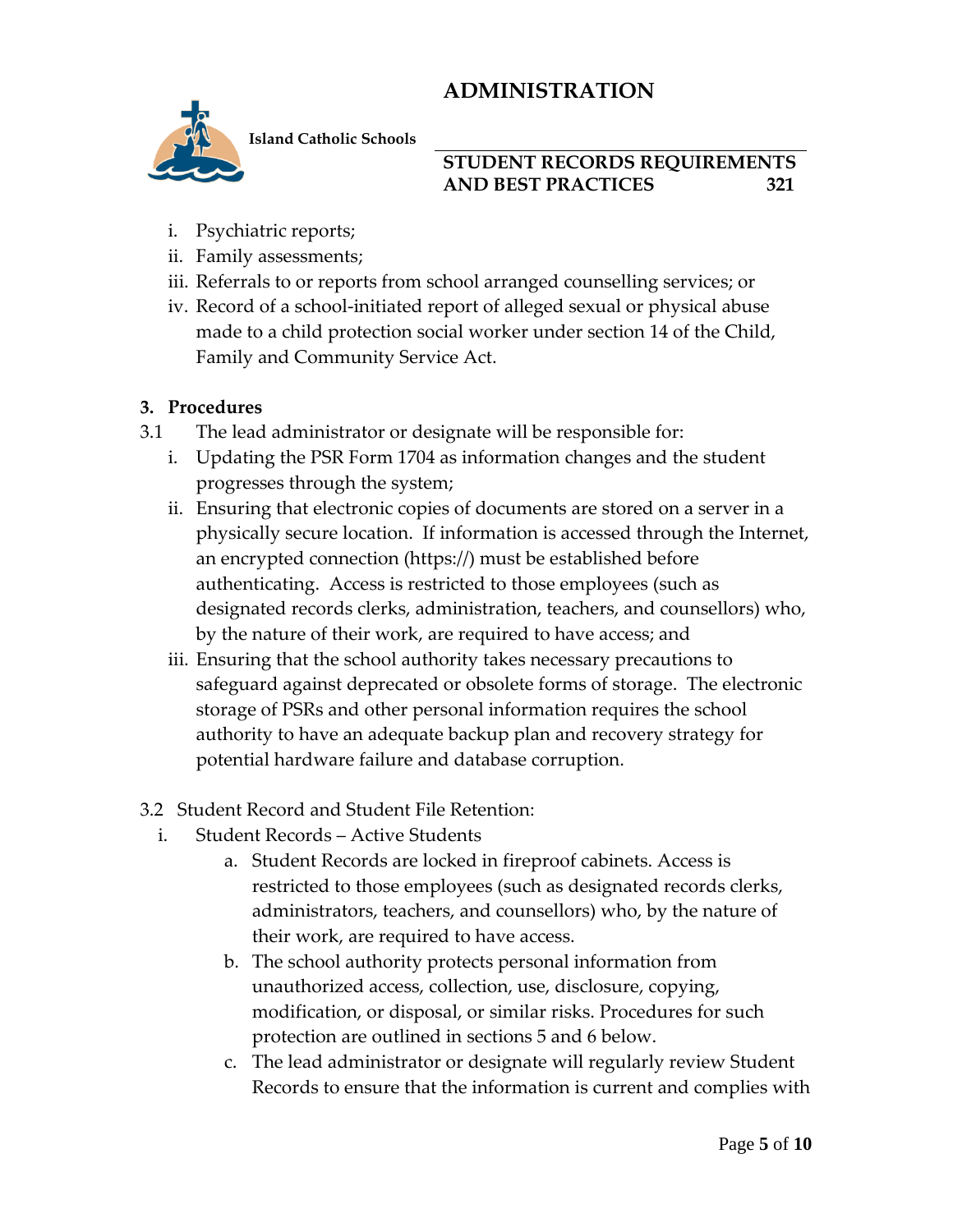

**Island Catholic Schools** 

## **STUDENT RECORDS REQUIREMENTS AND BEST PRACTICES 321**

legal requirements. Required inclusions must be listed on the PSR – see section 2.2 above.

- ii. Student Records Inactive Students
	- a. Unless another school requests a Student Record (see section 6 below), the school authority archives Student Records for 55 years after a student has withdrawn and not enrolled in another K-12 school, or graduated from the school.
	- b. The archived Student Records are stored securely and in a manner that ensures their preservation from calamity (fire, flood, etc.) Access is limited to the lead administrator or designate.
	- c. The lead administrator or designate is responsible for determining the relevancy of the contents in Student Records before being archived.
	- d. The designated records clerk keeps a record of Student Records that are destroyed (shredded) after 55 years.

#### 3.3 Currency of Student Records

Student eligibility information (see Appendix I) will be updated during student registration each year.

As stated above, the lead administrator or designate will regularly review Student Records and Student Files to ensure that the information is current and complies with legal requirements.

#### 3.4 Security of Student Information Off Campus

The lead administrator is responsible for ensuring that personal information taken off campus is safely stored and that personal information is protected.

#### 3.5 Handling of Sensitive Student Information

Access to Sensitive Student Information is restricted to the lead administrator or a person or persons authorized by the lead administrator to access such information defined in section 2.4 of this policy.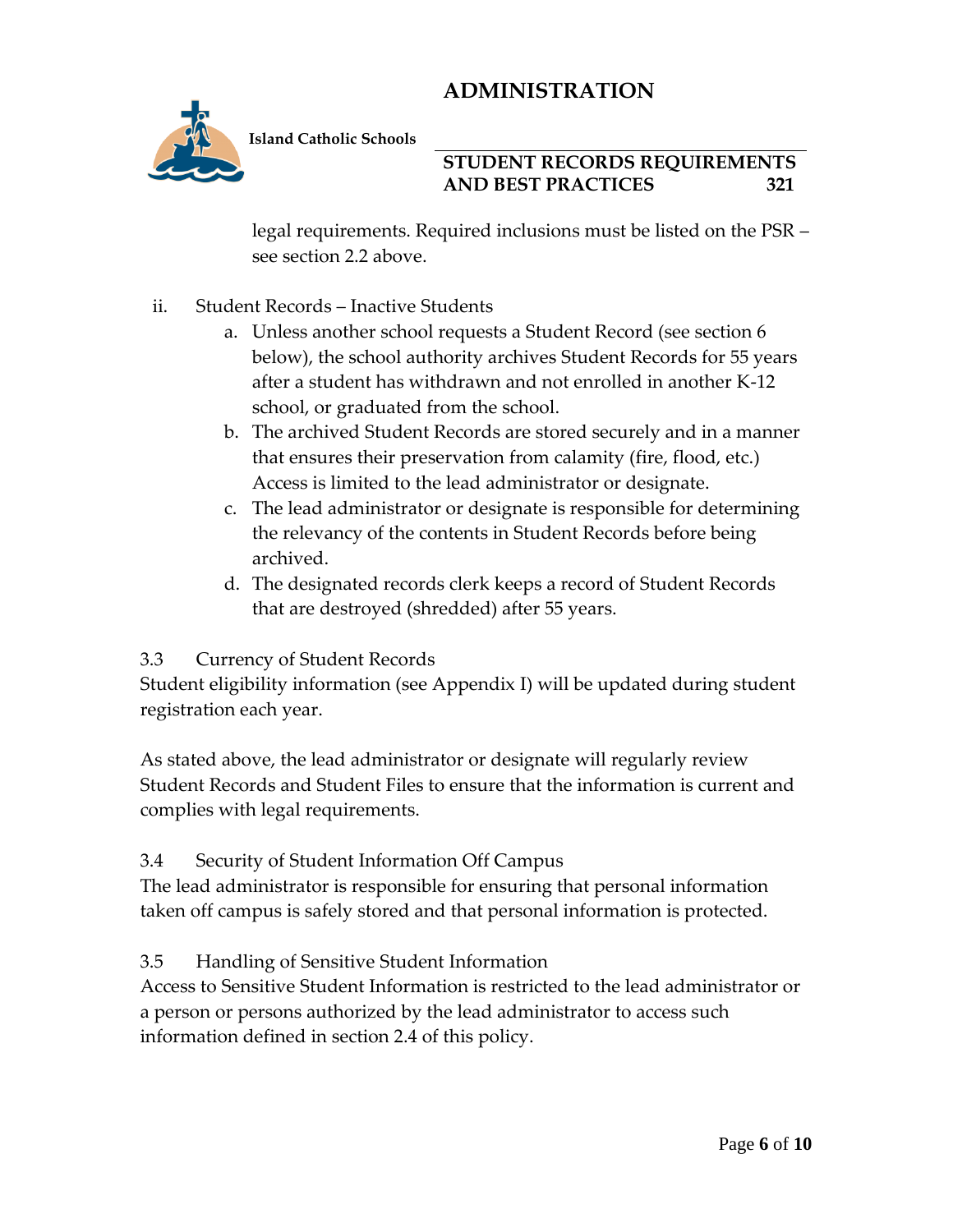

**Island Catholic Schools** 

## **STUDENT RECORDS REQUIREMENTS AND BEST PRACTICES 321**

The lead administrator or designate will obtain parental consent (written, dated and signed) for the collection, use and disclosure of Sensitive Student Information, including psychiatric reports and family assessments, and will store these as highly confidential documents with restricted access.

Sensitive Student Information will only be disclosed or transferred in accordance with the law.

The lead administrator is responsible for ensuring that school initiated reports under section 14 of the Child, Family and Community Service Act are retained only for the purpose of child protection proceedings and that information is not disclosed to third parties or transferred to other schools. Such reports are strictly confidential and should only be stored where the lead administrator or designate can access them.

### **4. Use of Student Personal Information**

The school authority may use an individual student's personal information for the following purposes, assuming that the school has disclosed such purposes to the individual student verbally or in writing on or before collecting the personal information:

- 4.1 To communicate with the student and/or the student's parent or legal guardian, to process a student's application, and to provide a student with the educational services and co-curricular programs provided by the school authority.
- 4.2 To enable the authority to operate its administrative function, including payment of fees and maintenance of ancillary school programs such as parent voluntary groups and fundraising activities.
- 4.3 To provide specialized services in areas of health, psychological or legal support, or as adjunct information in delivering educational services that are in the best interests of the student.

#### **5. Access to and Disclosure of Student Records**

5.1 Access:

A student (capable of exercising PIPA rights) and a parent/legal guardian of a student is permitted (unless restricted by a court order) to: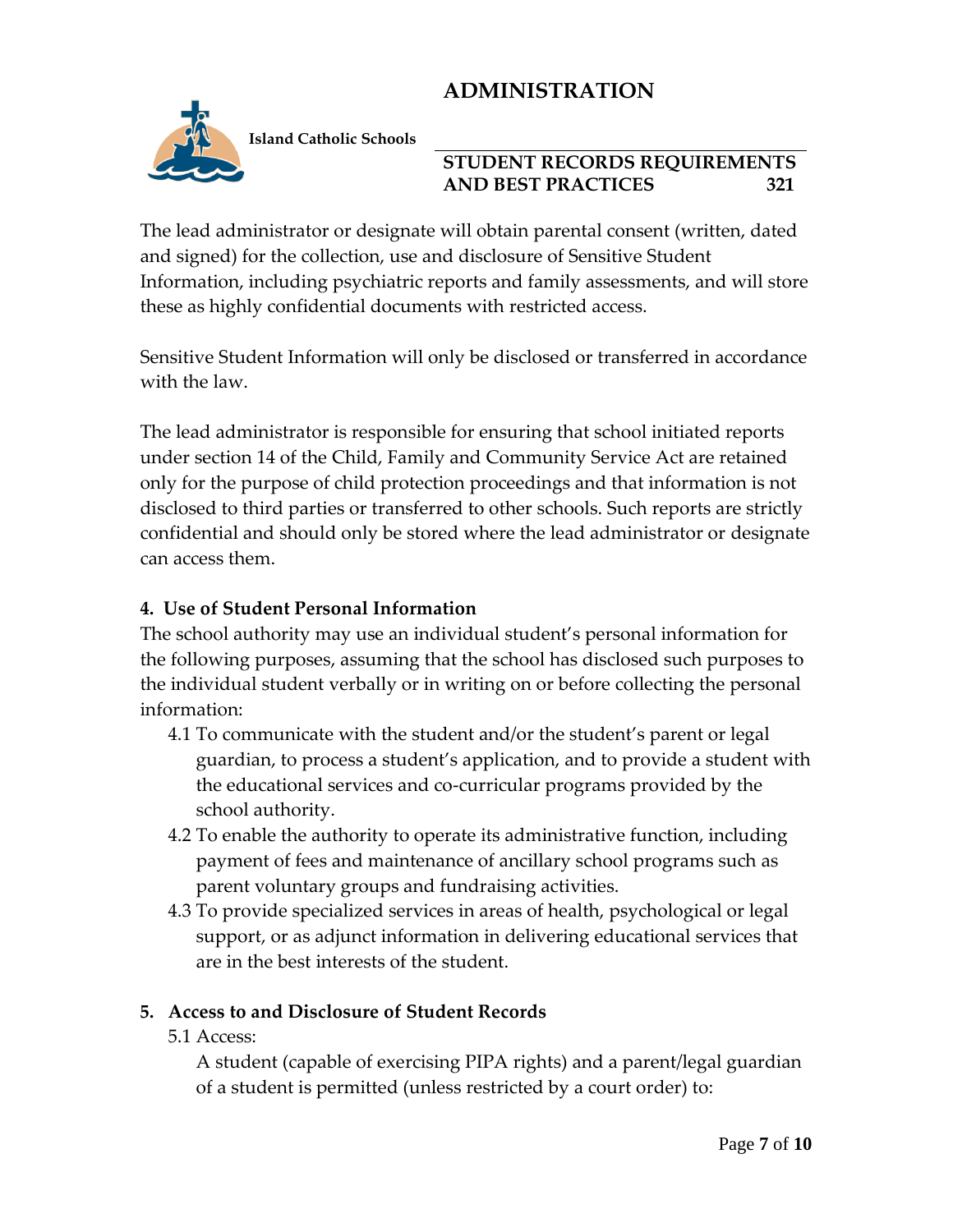

**Island Catholic Schools** 

### **STUDENT RECORDS REQUIREMENTS AND BEST PRACTICES 321**

- a. Examine the Student Record and Student File kept by a school authority pertaining to that student, while accompanied by the lead administrator or designate to interpret the records; and
- b. Receive a copy of any student record upon request. The school authority reserves the right to recover the direct cost of copying records.
- 5.2 An entitled person may access and verify personal information in the Student Record and Student File pertaining to the particular student with appropriate notice to the school administration. Access will be provided during school hours.
	- a. As required by the *Student Records Order (Independent School Regulation, section 6),* schools within the CISDV will disclose student record information to the person who is planning for the delivery of, or delivering, health services, social services or other support services to the student or child. Such persons must not disclose the information to any other person except for the purposes of delivering or planning the delivery of services referred to in the previous sentence. Such disclosure is required by *Student Records Order* (required by law).
	- b. Access by other professionals, contracted by the school (eg. Psychologist) that are not an employee, to a Student Record or Student File will only be granted, upon assurance of confidentiality, to professionals who are planning for or delivering education, health, social or other support services to that student. Consent will be obtained in writing, listing the name and date of birth of the student, the name and the signature of the parent/guardian, and the date of the request.
	- c. When applicable, graduating students will be provided with interim and/or final transcripts for Grades 10, 11 and 12 courses when graduating, and upon future request of the graduate. Copies will be mailed, or sent by other approved methods (i.e. email), directly to institutions of higher learning or as requested by the graduate. The school authority reserves the right to assess a reasonable fee for transcript requests.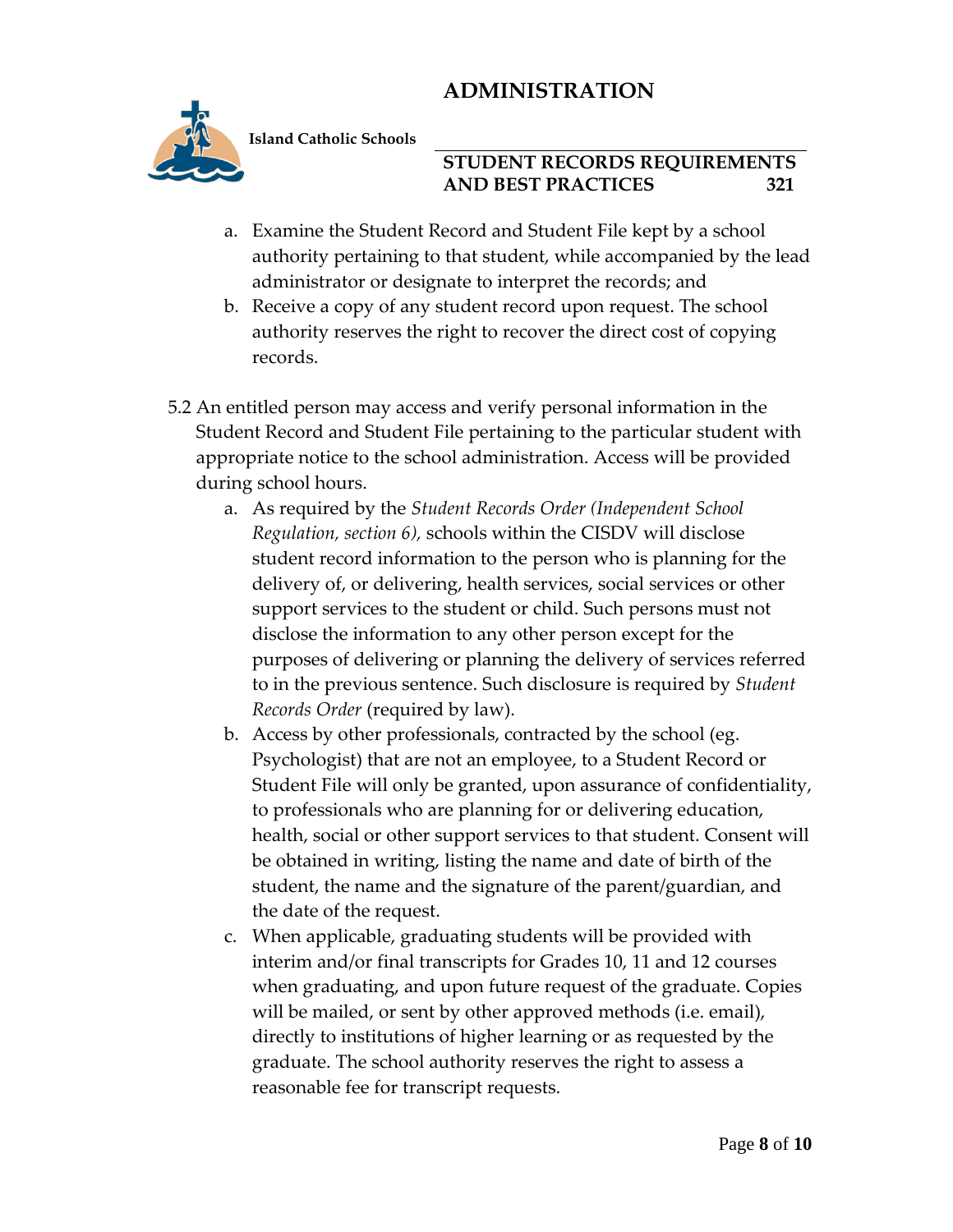

**Island Catholic Schools** 

### **STUDENT RECORDS REQUIREMENTS AND BEST PRACTICES 321**

d. In the case of a request for personal student information from separated or divorced parents, the school authority will be guided by the legal custody agreement, a copy of which should be provided to the lead administrator. In cases where the lead administrator is unsure if the non-custodial parent is entitled to access personal student information, the school's legal counsel will be consulted for a recommendation.

## **6. Transfer of Student Records**

- i. On receipt of a request for student records from a school, a Board of Education, or an independent school authority from within British Columbia where the student is (or will be) enrolled, the school authority will transfer that student's PSR (including declared inclusions), the current Student Learning Plan (if any), and the current IEP (if any) to the requesting institution. The school authority will retain a copy of the PSR, indicating the school where the records have been sent and the date of the student record transfer.
- ii. If the requesting institution is outside British Columbia, a photocopy of the PSR will be sent (including declared inclusions), along with the current Student Learning Plan (if any), and the current IEP (if any).
- iii. Requests for a student's record from a public school require that the public school administration provide a copy of the PSR (including declared inclusions) and current Student Learning Plan (if applicable) and IEP (if applicable) to the independent school authority. The original PSR must be retained by the public school.
- iv. The school authority will only transfer sensitive, confidential information (e.g. psychiatric assessments) after dated and signed parent/guardian consent has been obtained (other than Section 14 reports).
- v. The school authority will not transfer a record of a Section 14 Child, Family and Community Service Act report of alleged sexual or physical abuse made to a child protection social worker.
- vi. A summary of a former student's school progress may be provided to prospective employers, at the written request of a former